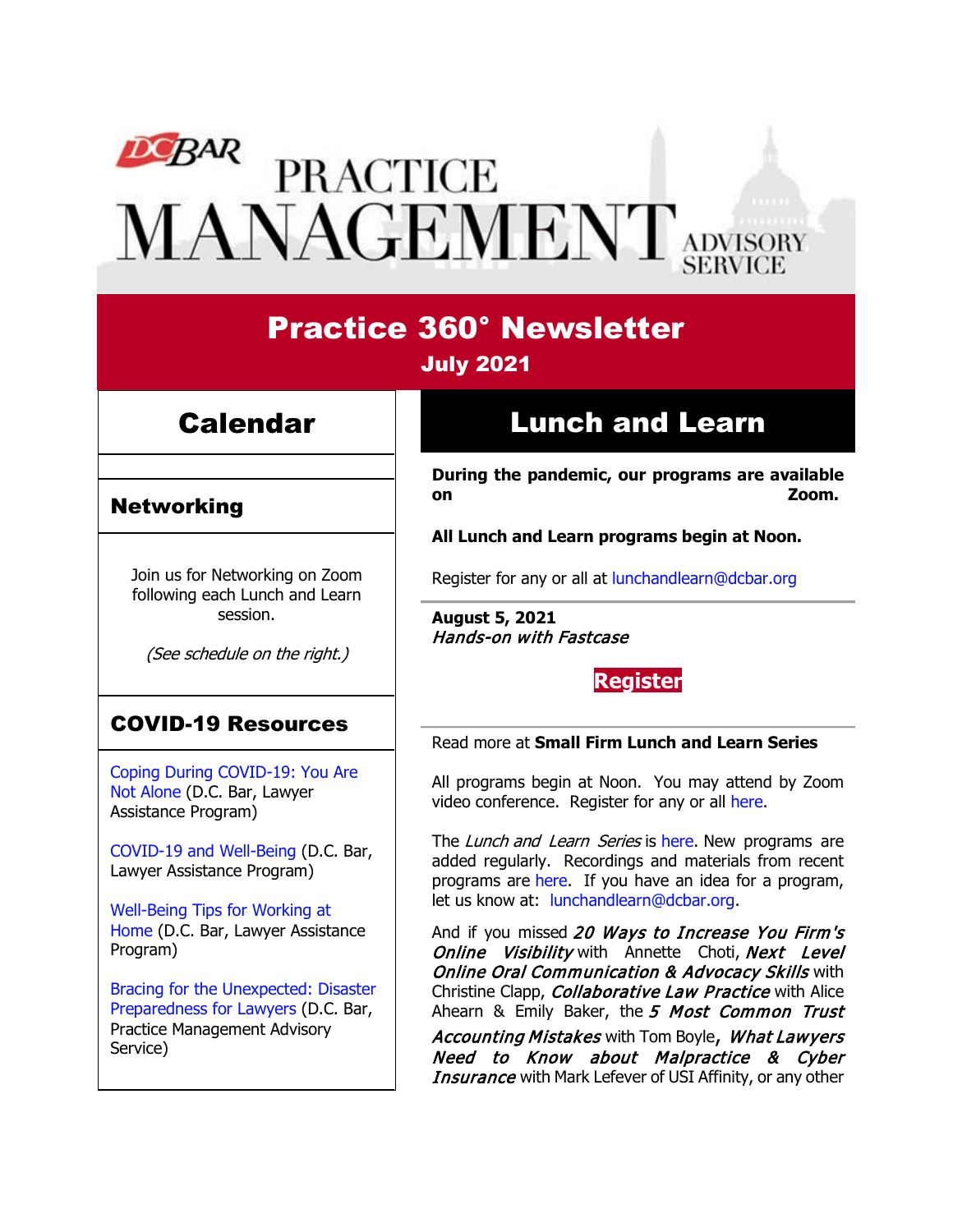[Quick Start Guide to Launching a](https://www.dcbar.org/getmedia/d28b7c4b-3dcb-419e-828d-fdc2340588f9/Career-disruption-setting-up-a-law-firm-quickly-resources?utm_source=Real%20Magnet&utm_medium=INSERT_CHANNEL&utm_campaign=INSERT_LINK_ID)  [Firm During the Pandemic](https://www.dcbar.org/getmedia/d28b7c4b-3dcb-419e-828d-fdc2340588f9/Career-disruption-setting-up-a-law-firm-quickly-resources?utm_source=Real%20Magnet&utm_medium=INSERT_CHANNEL&utm_campaign=INSERT_LINK_ID) (D.C. Bar, Practice Management Advisory Service)

[New Law Firm Quick Start](https://www.dcbar.org/getmedia/34a3addd-9a13-4fc7-8e68-fbc2be8b50e0/Quick-start-Tech-Guide-final?utm_source=Real%20Magnet&utm_medium=INSERT_CHANNEL&utm_campaign=INSERT_LINK_ID)  [Technology Guide](https://www.dcbar.org/getmedia/34a3addd-9a13-4fc7-8e68-fbc2be8b50e0/Quick-start-Tech-Guide-final?utm_source=Real%20Magnet&utm_medium=INSERT_CHANNEL&utm_campaign=INSERT_LINK_ID) (D.C. Bar, Practice Management Advisory Service)

[Working Remotely During the](https://www.dcbar.org/news-events/news/working-remotely-during-the-pandemic-a-guide-to-ba?utm_source=Real%20Magnet&utm_medium=INSERT_CHANNEL&utm_campaign=INSERT_LINK_ID)  [Pandemic: A Guide to Bar Member](https://www.dcbar.org/news-events/news/working-remotely-during-the-pandemic-a-guide-to-ba?utm_source=Real%20Magnet&utm_medium=INSERT_CHANNEL&utm_campaign=INSERT_LINK_ID)  [Benefits](https://www.dcbar.org/news-events/news/working-remotely-during-the-pandemic-a-guide-to-ba?utm_source=Real%20Magnet&utm_medium=INSERT_CHANNEL&utm_campaign=INSERT_LINK_ID) (D.C. Bar, Practice Management Advisory Service)

[Legal Ethics in the Age of](https://www.dcbar.org/news-events/news/legal-ethics-in-the-age-of-the-coronavirus?utm_source=Real%20Magnet&utm_medium=INSERT_CHANNEL&utm_campaign=INSERT_LINK_ID)  [Coronavirus](https://www.dcbar.org/news-events/news/legal-ethics-in-the-age-of-the-coronavirus?utm_source=Real%20Magnet&utm_medium=INSERT_CHANNEL&utm_campaign=INSERT_LINK_ID) (D.C. Bar, Legal Ethics Program)

[Link to other D.C. Bar Covid-19](https://www.dcbar.org/for-lawyers/membership/covid-19-resources?utm_source=Real%20Magnet&utm_medium=INSERT_CHANNEL&utm_campaign=INSERT_LINK_ID)  **[Resources](https://www.dcbar.org/for-lawyers/membership/covid-19-resources?utm_source=Real%20Magnet&utm_medium=INSERT_CHANNEL&utm_campaign=INSERT_LINK_ID)** 

### PMAS Events

#### **July 2021**

**July 15** – Practice 360º| A Day for Lawyers & Law Firms

#### Ethics

Here is new ethics guidance on **Conflict of Interest Issues Related to Witnesses,** [Legal Ethics](https://www.dcbar.org/getmedia/157836df-95d6-423c-b928-3dd1ce946c3b/opinion_380-(1)?utm_source=Real%20Magnet&utm_medium=INSERT_CHANNEL&utm_campaign=INSERT_LINK_ID)  [Opinion 380](https://www.dcbar.org/getmedia/157836df-95d6-423c-b928-3dd1ce946c3b/opinion_380-(1)?utm_source=Real%20Magnet&utm_medium=INSERT_CHANNEL&utm_campaign=INSERT_LINK_ID) and **Responding to Third-Party Subpoenas**, [Legal](https://www.dcbar.org/getmedia/841cc5e4-dffc-4da0-bc1a-b96e7f48f100/opinion_381?utm_source=Real%20Magnet&utm_medium=INSERT_CHANNEL&utm_campaign=INSERT_LINK_ID)  [Ethics Opinion 381.](https://www.dcbar.org/getmedia/841cc5e4-dffc-4da0-bc1a-b96e7f48f100/opinion_381?utm_source=Real%20Magnet&utm_medium=INSERT_CHANNEL&utm_campaign=INSERT_LINK_ID)

## Other Events

For the results of the groundbreaking study on attorney mental health and well-being, [click here.](https://www.dcbar.org/news-events/news/california-lawyers-association-and-the-d-c-bar-ann?utm_source=Real%20Magnet&utm_medium=INSERT_CHANNEL&utm_campaign=INSERT_LINK_ID)

programs this year, here are the [recordings and](https://www.dcbar.org/for-lawyers/practice-management-advisory-service/courses-and-trainings/small-firm-lunch-and-learn-series/past-lunch-and-learn-programs?utm_source=Real%20Magnet&utm_medium=INSERT_CHANNEL&utm_campaign=INSERT_LINK_ID)  [materials.](https://www.dcbar.org/for-lawyers/practice-management-advisory-service/courses-and-trainings/small-firm-lunch-and-learn-series/past-lunch-and-learn-programs?utm_source=Real%20Magnet&utm_medium=INSERT_CHANNEL&utm_campaign=INSERT_LINK_ID)

## Basic Training & Beyond

Here is how to start, grow and manage a law firm in a large, urban market during a pandemic. Our monthly [Basic Training & Beyond](http://www.mmsend31.com/link.cfm?r=zvkjaWqFFUTRz65Avl-Ftw%7E%7E&pe=c3ph7NU-Re1l6uj-xoZC_Nqnf2HGTrpIRRfl_qZmlgZN_I06rShTZ-AlGs0Wp7CGgKUozsdU2izsioLhmXaRbg%7E%7E&t=prXb-jowJMuBRf73r4YKRA%7E%7E)**,** is set for August 11 and 18 (9:15 a.m. – 4:30 p.m.) We will meet by Zoom videoconference. [Register here.](http://www.mmsend31.com/link.cfm?r=zvkjaWqFFUTRz65Avl-Ftw%7E%7E&pe=BxjSlIjTK_3i3Os02s37pODjnSEaSaIBfLm0UarKy-K07-G29KY0F7SoVNdKQgSYIVrXVvuyFBcMiPY5X35JOA%7E%7E&t=prXb-jowJMuBRf73r4YKRA%7E%7E)

This program has been presented 278 times for more than 4,000 lawyers over the last thirteen years and many have launched and are operating small law firms. We keep in touch with many small firms and what we learn informs the content for this program.

## Managing Money

Learn how to onboard a new client by creating the appropriate fee agreement; make the proper entries onto the client ledger and trust account, when needed; track the established earning mechanism; and make proper entries in the firm's operating or business account.

[Register for an upcoming session or schedule a session](https://www.dcbar.org/for-lawyers/practice-management-advisory-service/courses-and-trainings/managing-money?utm_source=Real%20Magnet&utm_medium=INSERT_CHANNEL&utm_campaign=INSERT_LINK_ID)  [for your firm here.](https://www.dcbar.org/for-lawyers/practice-management-advisory-service/courses-and-trainings/managing-money?utm_source=Real%20Magnet&utm_medium=INSERT_CHANNEL&utm_campaign=INSERT_LINK_ID) 

# Successful Small Firm Practice Course

Registration is open for the Successful Small Firm Practice Course later this year. We cover all aspects of starting, managing and growing a law firm in the District. The Course is more in-depth than Basic Training because attendees create work product for their firm, such as a business plan, fee agreements and marketing content.

[Register here for the day sessions or weekend sessions.](https://www.dcbar.org/for-lawyers/practice-management-advisory-service/courses-and-trainings/successful-small-firm-practice?utm_source=Real%20Magnet&utm_medium=INSERT_CHANNEL&utm_campaign=INSERT_LINK_ID)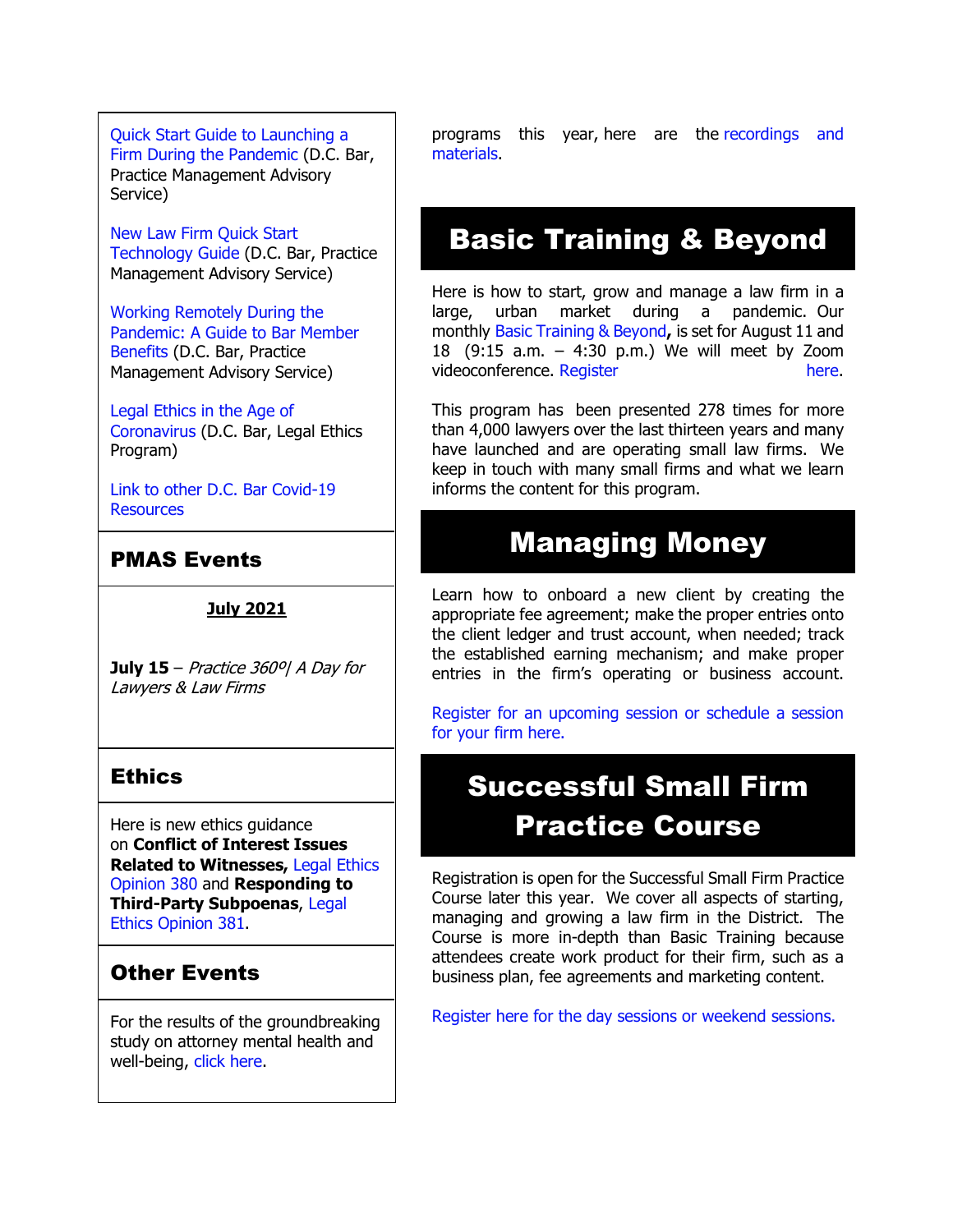[Continuing Legal Education programs](https://dcbar.inreachce.com/SearchResults?searchType=1&category=b7426509-0fca-4650-bf8a-8c9ace05de88)

[Communities Events](https://join.dcbar.org/eweb/DynamicPage.aspx?site=dcbar&webcode=EventList&utm_source=Real%20Magnet&utm_medium=INSERT_CHANNEL&utm_campaign=INSERT_LINK_ID)

[Pro Bono Center training programs](https://www.dcbar.org/pro-bono/resources-and-training/pro-bono-center-training-program?utm_source=Real%20Magnet&utm_medium=INSERT_CHANNEL&utm_campaign=INSERT_LINK_ID)

# PMAS Links and Free Downloads

[Law Firm Management Assessment \(Self-Check\)](https://www.dcbar.org/for-lawyers/practice-management-advisory-service/practice-tips-and-compliance/self-check?utm_source=Real%20Magnet&utm_medium=INSERT_CHANNEL&utm_campaign=INSERT_LINK_ID)

[Small firm legal trends and compensation reports](https://www.dcbar.org/for-lawyers/practice-management-advisory-service/courses-and-trainings/basic-training-beyond/basic-training-beyond-supplements?utm_source=Real%20Magnet&utm_medium=INSERT_CHANNEL&utm_campaign=INSERT_LINK_ID)

[e-Manual for Basic Training & Beyond](https://documentcloud.adobe.com/link/review?uri=urn:aaid:scds:US:2182dc5f-4a8c-435d-bb76-280eddc57a6d)

[More PMAS programs](https://www.dcbar.org/for-lawyers/practice-management-advisory-service/courses-and-trainings?utm_source=Real%20Magnet&utm_medium=INSERT_CHANNEL&utm_campaign=INSERT_LINK_ID)

## From the Desks of Dan and Rochelle





This event is for law firm owners, managers, and start-up firms who want to serve clients and increase revenue efficiently and ethically. You won't want to miss this day full of [virtual course offerings,](https://www.dcbar.org/for-lawyers/practice-management-advisory-service/courses-and-trainings/practice-360%C2%B0/2021-practice-360-program-listing/seminar-descriptions?utm_source=Real%20Magnet&utm_medium=INSERT_CHANNEL&utm_campaign=INSERT_LINK_ID) **free** to D.C. Bar members. Programing will cover firm management topics, to include law firm automation, ethics, wellness, marketing and more. The event features cutting-edge content and experienced